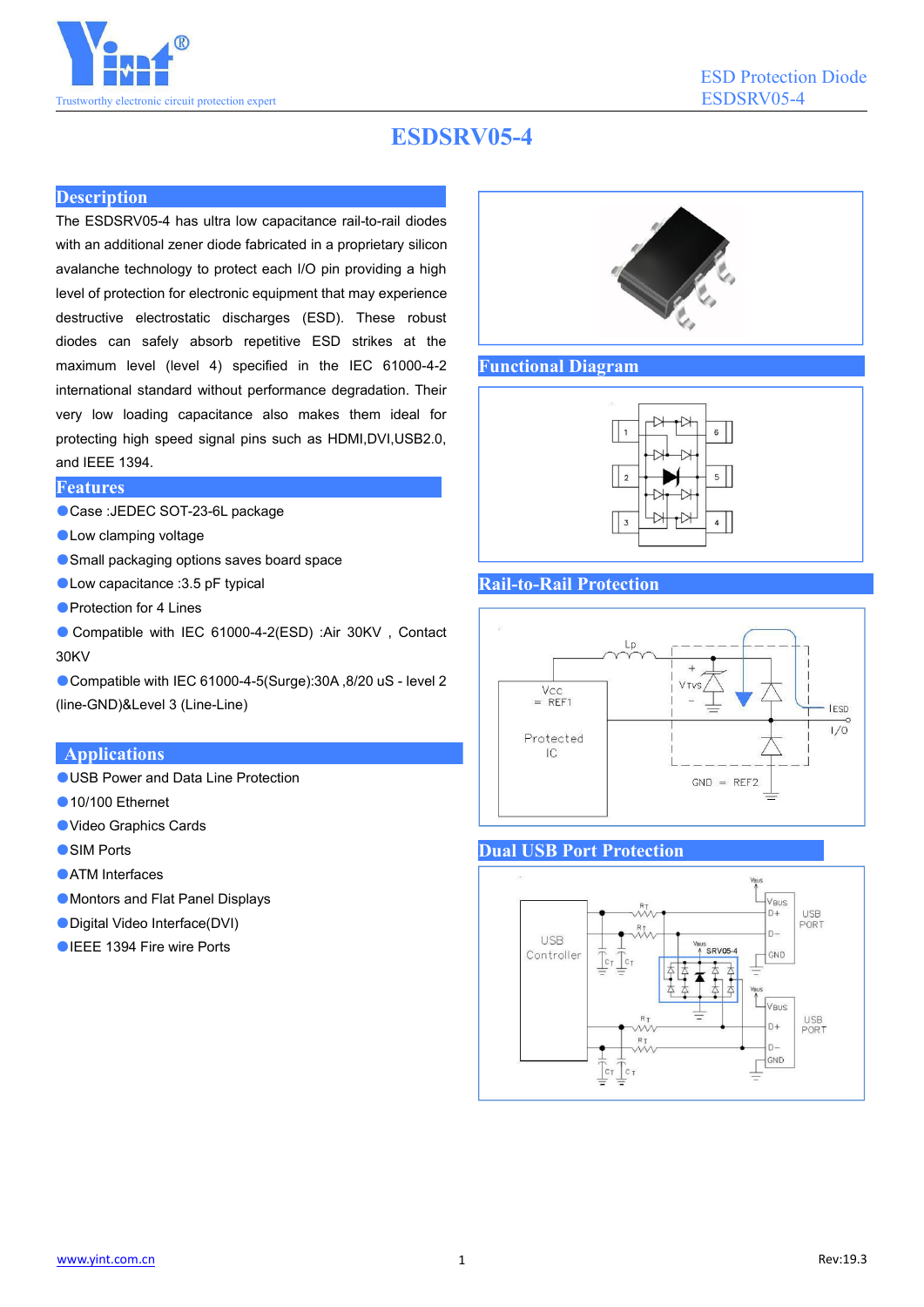

# **Absolute Maximum Ratings(Tamb=25°C unless otherwise specified)**

| <b>Parameter</b>                  | <b>Symbol</b>    | <b>Value</b> | <b>Units</b> |
|-----------------------------------|------------------|--------------|--------------|
| Peak Current (tp = $8/20 \mu s$ ) | $P_{PK}$         | 450          | W            |
| Peak Current (tp = $8/20 \mu s$ ) | $_{\rm lPP}$     | 30           | A            |
| IEC61000-4-2 (Contact)            | V <sub>ESD</sub> | $\pm 30$     | <b>KV</b>    |
| IEC61000-4-2 (Air)                | V <sub>ESD</sub> | $\pm 30$     | <b>KV</b>    |
| Lead Soldering Temperature        | $T_L$            | 260 (10 sec) | $^{\circ}$ C |
| <b>Operating Temperature</b>      | TJ               | $-50$ to 125 | $^{\circ}$ C |
| Storage Temperature Range         | T <sub>STG</sub> | $-50$ to 150 | $^{\circ}$ C |

## **Electrical Characteristics (TA = 25 °C unless otherwise noted)**

| <b>Parameter</b>          | <b>Symbol</b>           | <b>Conditions</b>                         | Min. | Typ.           | Max. | <b>Units</b> |
|---------------------------|-------------------------|-------------------------------------------|------|----------------|------|--------------|
| Reverse Stand-off Voltage | V <sub>RWM</sub>        | Any I/O pin to ground                     |      |                | 5    | $\vee$       |
| Reverse Breakdown Voltage | $V_{\text{BR}}$         | $I_t = 1mA$                               | 6    |                |      | $\vee$       |
|                           |                         | Any I/O pin to ground                     |      |                |      |              |
| Reverse Leakage Current   | $\mathsf{I}_\mathsf{R}$ | $V_{\text{RWM}}$ =5.0V, T=25 $^{\circ}$ C |      |                | 1    | $\mu$ A      |
|                           |                         | Any I/O pin to ground                     |      |                |      |              |
| <b>Clamping Voltage</b>   | $V_c$                   | $I_{PP} = 1A$ ,<br>$t_P = 8/20 \mu s$     |      | 7.4            | 9.0  | $\vee$       |
|                           |                         | Any I/O pin to ground                     |      |                |      |              |
|                           | $V_{\rm C}$             | $I_{PP} = 5A$ ,<br>$t_P = 8/20 \mu s$     |      | 8.2            | 10.0 | $\vee$       |
|                           |                         | Any I/O pin to ground                     |      |                |      |              |
|                           | $V_c$                   | $I_{PP} = 30A$ ,<br>$t_P = 8/20 \mu s$    |      | 10.4           | 12.0 | $\vee$       |
|                           |                         | Any I/O pin to ground                     |      |                |      |              |
| Junction Capacitance      | $C_{J1}$                | $V_R = 0V$ , f = 1MHz                     |      | $\overline{2}$ | 3    | pF           |
|                           |                         | Between I/0 pins                          |      |                |      |              |
|                           | $C_{J2}$                | $V_R = 0V$ , $f = 1MHz$                   |      | 3.5            | 5    | pF           |
|                           |                         | Any I/O pin to ground                     |      |                |      |              |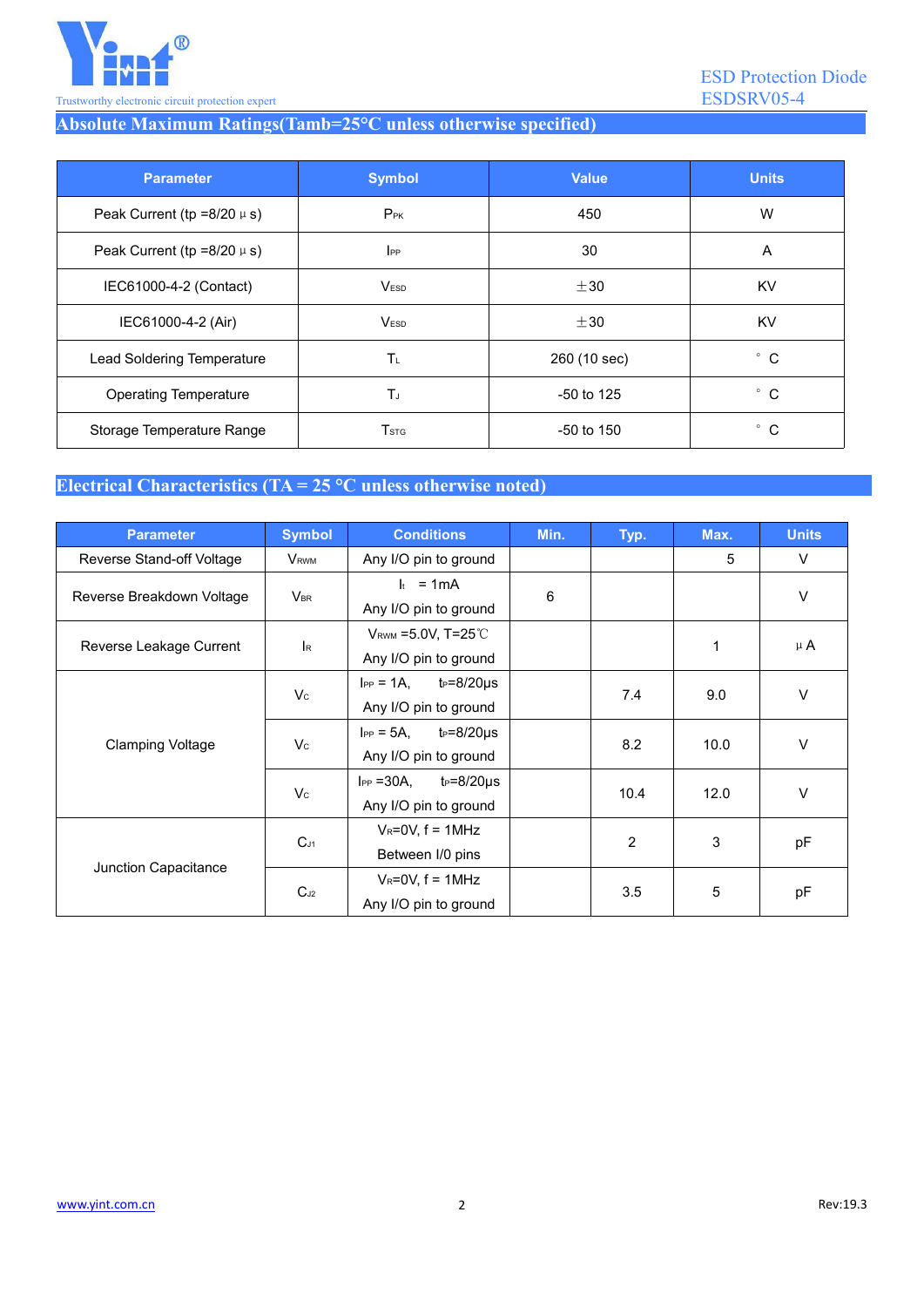

ESD Protection Diode

**Characteristics Curves**